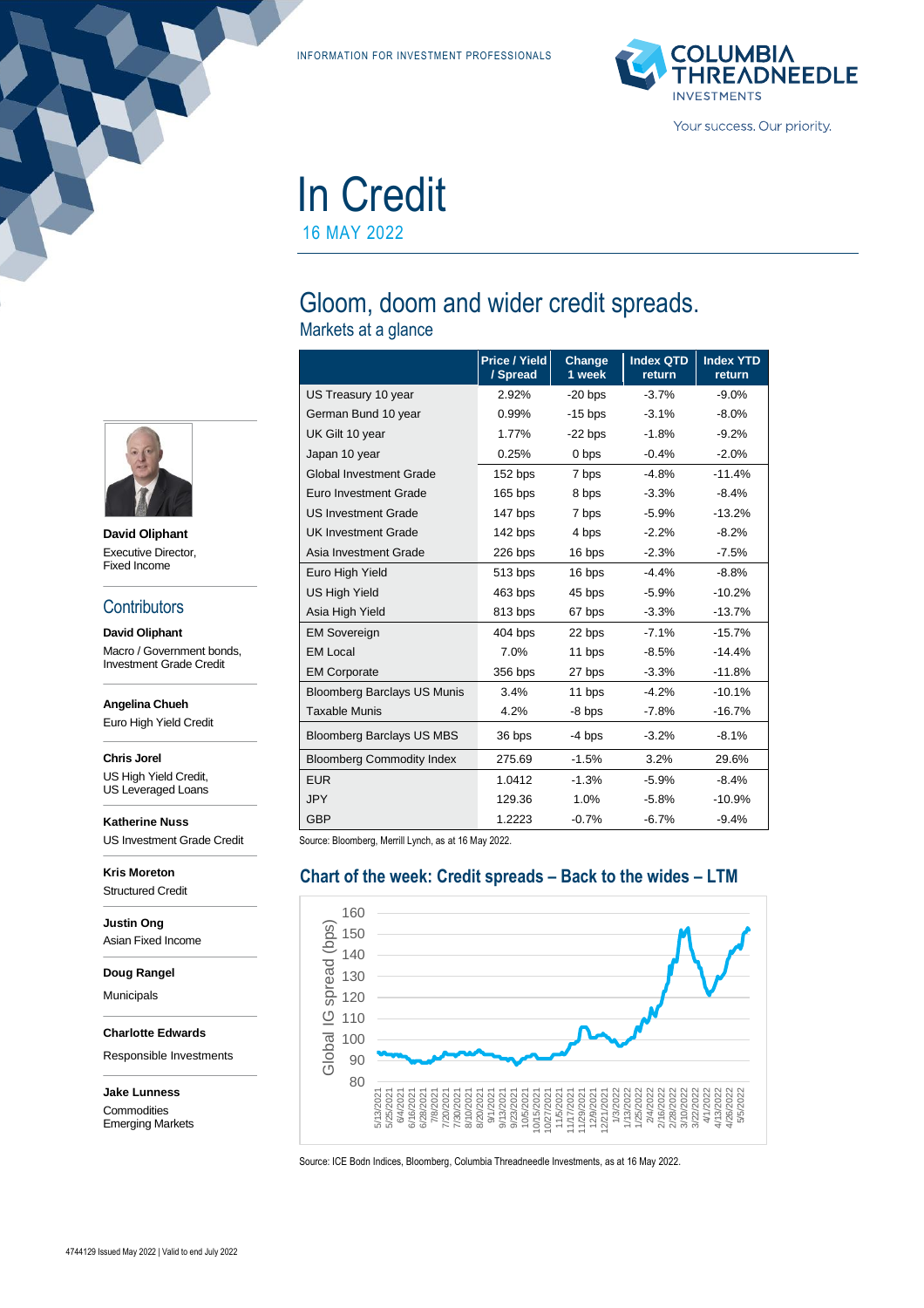# Macro / government bonds

It was a better week (at last) for core government bond markets. Perhaps not for the 'right' reasons. As equities struggled and credit spreads widened against a background of fear of economic slowdown or recession so 'risk-free' assets garnered appeal.

Evidence of a slowing global economy included very weak retail sales and industrial production data from China, a decline in the University of Michigan consumer sentiment indicator in the US and a negative GDP print in March in the UK. Meanwhile, the surge in energy prices and food costs continues.

This week brings a raft of key data points in the UK (CPI, Retail Sales and Employment data) CPI is expected to increase to above 9%! We also get retail sales information out of the US and Q1 GDP numbers from Europe. Meanwhile, the European Commission has downgraded growth and increased inflation expectations. It sees growth of 2.7% in 2022 (previously 4%) and inflation rising from a prior expectation of 3.5% to 6%.

On the geopolitical front, both Finland and Sweden seem set to apply to join NATO this week, which is bound to upset the Russian administration.

## Investment grade credit

Credit spreads continued on a widening trend last week.

This took global valuations back out to the widest spread (153bps) for the year **(see chart of the week)**. Euro-denominated markets have underperformed this year with spreads wider on a percentage basis than either US dollar or sterling markets. Defensive areas of the market such as utilities continue to outperform on a sector basis while interesting CDS market spreads were actually tighter in the week.

In specific news, the strongly rated UAE Telecom company Etisalat has taken a nearly 10% stake in Vodafone making it the largest shareholder in the UK operator.

We are approaching the tail-end of what has been a relatively good earnings season and anticipate that (if we get some market stability) there should be an increase in primary market activity.

# High yield credit & leveraged loans

US high yield bond spreads widened 45bps over the past week to +464bps amid concern restrictive central bank policy will send the global economy into a recession.

The ICE BofA US HY CP Constrained Index returned -1.12%. According to Lipper, the asset class reported a \$168m retail fund inflow, snapping a four-week withdrawal streak. After exhibiting relative stability for much of the year as compared to other fixed income sectors, leveraged loans experienced a notable drawdown over the last week given the heightened risk-off tone across markets. The average price of the J.P. Morgan Leveraged Loan Index declined \$2.02 to \$95.05, a low since November 2020. Loans experienced their first outflow in eight weeks. \$598m was withdrawn from retail loan funds over the week, the largest redemption since April 2020.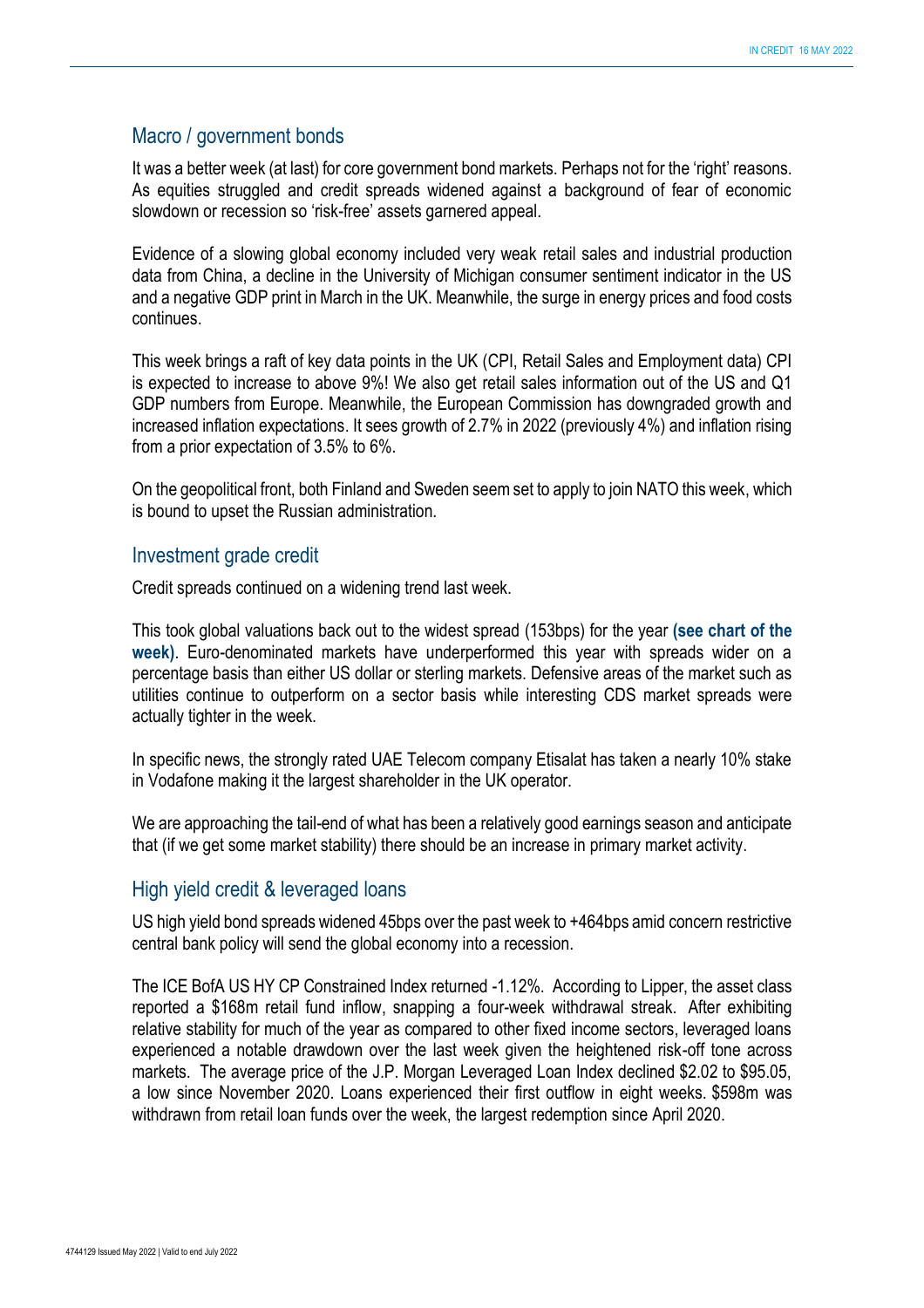The European High Yield (EHY) market experienced another volatile week but with an overall better tone. The asset class produced a positive turn for the period largely due to the rally in Bund yields as credit spread widening continued. Outflows from EHY increased with over €600m out of the asset class, this time driven less by ETFs and more by managed accounts. The primary market remains subdued with only one issue, by La Liga (€850m, fixed and floating tranches), which was placed but just.

There is talk in the market that issuers are looking to refinance in the US dollar market rather than in the euro market also potentially moving from unsecured debt into secured loans.

In rating news, NH hotel was upgraded, by S&P, to B from B-. CMA CGM, the shipping company, was upgrade two notches to BB+ from BB-, by S&P.

In M&A news, Renault announced the sale of its Russian operations (Avtovaz Holdings) to NAMI (a Russian auto research group). The allows the French auto company to crystalise a €2.2bn write down and exit the Russian market, avoiding potentially future sanctions. At the same time, Renault retains the right to buy back its stake within six years' time. In the media sector, it was announced that Banijay, the French TV production company, would be acquired by a SPAC, backed by Tikehau Capital and Bernard Arnault. This is part of an overall deal valued at €4.1bn.

# Structured credit

On the back of a bond market rally last week, the US Agency MBS sector posted a 1.19% total return besting its high-quality peers. With spreads now looking cheap to long-term averages money managers are stepping back in. As the US Fed readies its balance sheet for Agency RMBS run-off, lower coupon securities appear most vulnerable to further widening. In Nonagency RMBS, spreads have been more stable of late and fundamental performance remains strong despite some normalization trends. CMBS risk has weakened more recently. Trading has been lighter with a pause in conduit new issuance and lower secondary BWIC volume in investment grade. Meanwhile, lower in the stack mezzanine bonds saw 4x the weekly average of secondary supply. Yield buyers at the BBB/BB level have kept that market well-bid.

# Asian credit

Hon Hai reported above-consensus Q1,22 results and the completion of its acquisition of the Lordstown's EV (electric vehicle) plant in Ohio. Its net cash position was strong at TWD271.5bn (\$9.7bn), while the cash conversion cycle was longer (49 days versus 35 days in December 2021) because the company maintained higher inventory levels to manage through supply chain issues. For 2022, management expects flat y/y revenue growth with relatively stronger growth in cloud networking and computing products, compared with flat growth in smart consumer electronics products.

The Zambian government has agreed to suspend its legal action against Vedanta Resources' KCM (Konkola Copper Mine) in order to revive mining activities in the country. In May 2019, the previous Zambian government under Edgar Lungu placed KCM on provisional liquidation on the back of taxes and licensing issues. Vedanta Resources has reportedly indicated its willingness to invest \$1bn in KCM if it gains back control of the latter.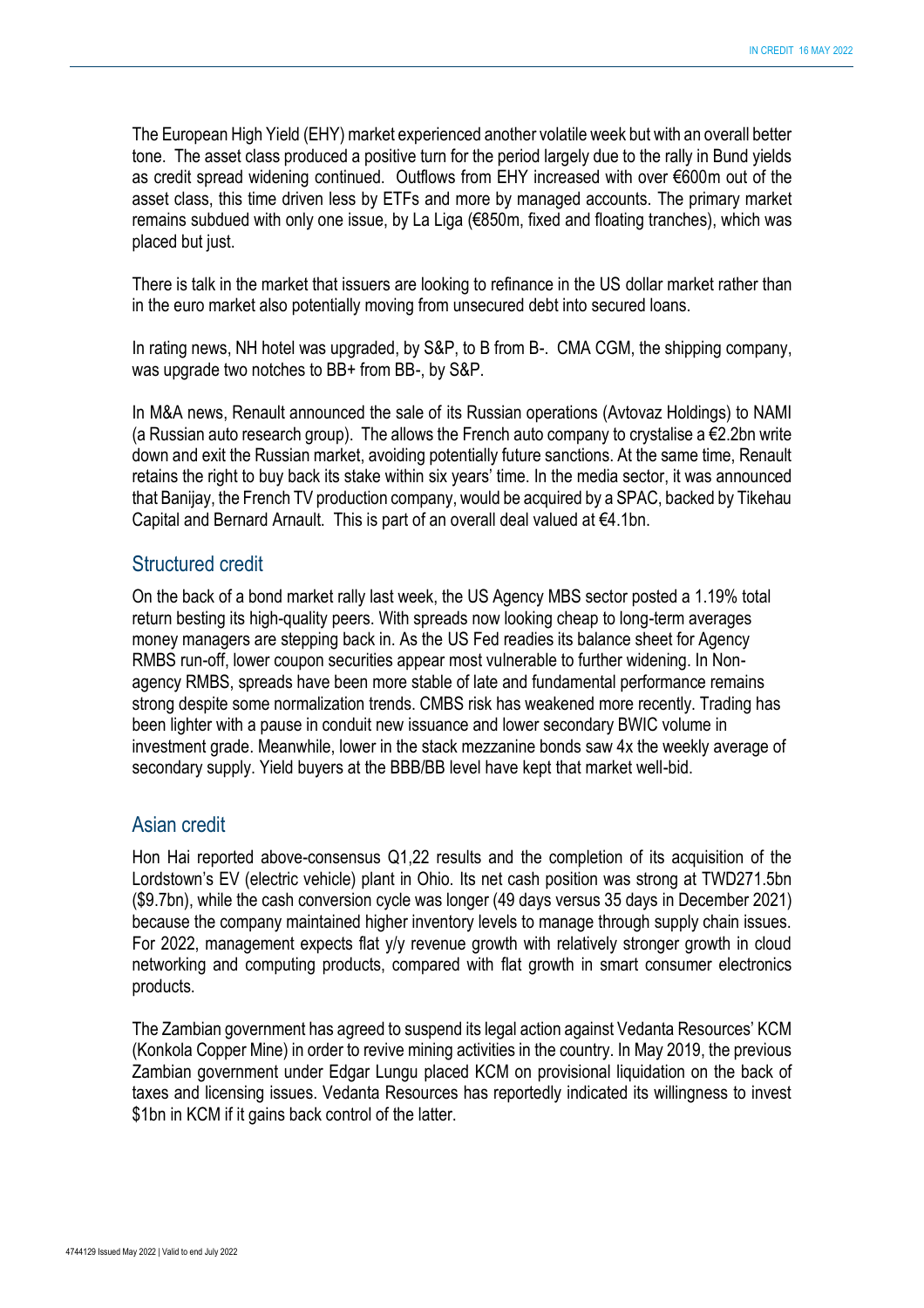# Emerging markets

Chinese April data came in worse than expected driven by the strict "Zero Covid" policy. Industrial output and retail sales have fallen 2.9% and 11.1% respectively year on year. Unemployment has also risen to 6.1%, with youth unemployment hitting a record high.

In more positive news Ecuador has reached an agreement with the IMF on economic policies. On completion of the current review Ecuador will receive a \$1bn disbursement. Ecuador has now vaccinated over 80% of its population allowing a sustained re-opening of the economy.

In central bank news, Mexico (+0.5%), Romania (+0.75%), Malaysia (+0.25%), Serbia (0.5%) and Peru (0.5%) all delivered base rate hikes.

# **Commodities**

The commodity index declined 1.7% last week driven by a broad-based sell-off in industrial metals driven by the economic slowdown in China.

Nickel declined by 9.4% and is now trading at more normalised levels, following the Tsingshan Holding "short squeeze" price spike in March.

India has announced it will suspend wheat exports to most countries to maintain food security after a record-breaking heatwave parched crops. Exports will be approved for select struggling countries that need wheat for food security. A recent purchase of 500,000 tonnes for Egypt will be exempt from the ban. Winter wheat planting has also been hampered by adverse weather conditions in both the US and European growing regions. Wheat contracts rallied 9.5% (Kansas) and 6.2% (Chicago) last week.

# Responsible investments

The UK issued the next tranche of its 'Green Gilt' last week. The issue was for a sizeable £2.25bn and was 2.37 times oversubscribed. This is the third issue after the first in September 2021 and proposed further issuance should total around £10bn for the 2022-23 financial year.

VW Group CEO, Herbert Diess, commented last week that it has essentially 'sold out' of EVs in Europe and the US this year, as the order backlog now stands at 300,000. Production has been slowed by supply chain bottlenecks and chip shortages. Any clients in those areas wishing to place an order are not likely to see their new car before 2023. During its automotive conference last week, Diess stated 'we are not sold out because we can't build cars…we are really sold out for electric cars because demand is higher than expected". EV sales are up 65% QoQ, with its most popular models including ID.3, ID.4 and the Audi e-tron.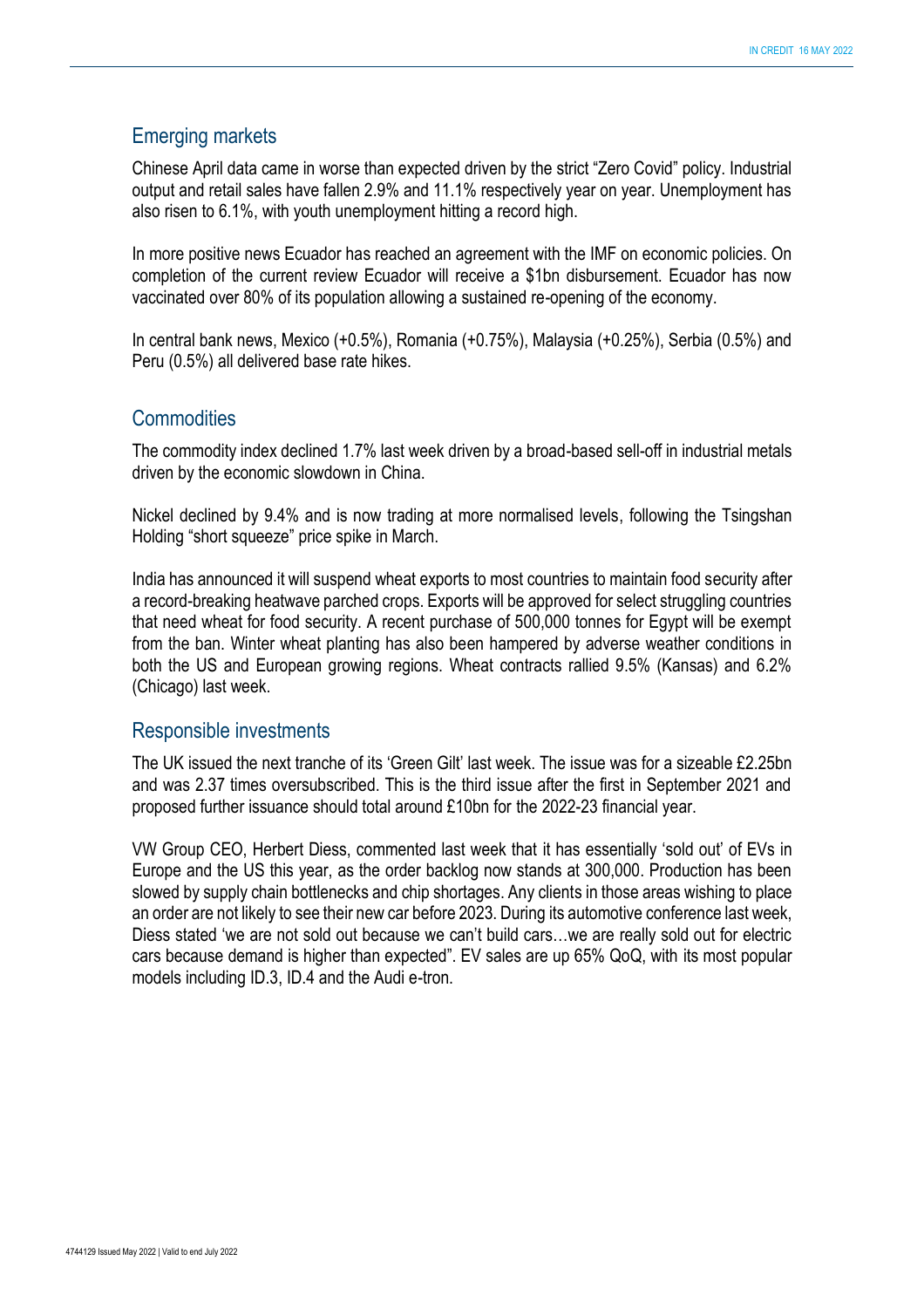# Summary of fixed income asset allocation views

# **Fixed Income Asset Allocation Views**



16th May 2022

| TO MAY ZUZZ                                                            |                                                                                                                                                                                                                                                 |                                                                                                                                                                                                                                                                                                                                                                                                                                                                                                                                                                                                                                                                                                                   | <b>INVESTMENTS</b>                                                                                                                                                                                                                                                                                                                                                                                                                          |
|------------------------------------------------------------------------|-------------------------------------------------------------------------------------------------------------------------------------------------------------------------------------------------------------------------------------------------|-------------------------------------------------------------------------------------------------------------------------------------------------------------------------------------------------------------------------------------------------------------------------------------------------------------------------------------------------------------------------------------------------------------------------------------------------------------------------------------------------------------------------------------------------------------------------------------------------------------------------------------------------------------------------------------------------------------------|---------------------------------------------------------------------------------------------------------------------------------------------------------------------------------------------------------------------------------------------------------------------------------------------------------------------------------------------------------------------------------------------------------------------------------------------|
| <b>Strategy and positioning</b><br>(relative to risk free rate)        |                                                                                                                                                                                                                                                 | <b>Views</b>                                                                                                                                                                                                                                                                                                                                                                                                                                                                                                                                                                                                                                                                                                      | <b>Risks to our views</b>                                                                                                                                                                                                                                                                                                                                                                                                                   |
| <b>Overall Fixed</b><br>Income<br><b>Spread Risk</b>                   | Under-<br>weight $-2$ $-1$ $0$ $+1$ $+2$ weight                                                                                                                                                                                                 | • Credit spreads have tightened from recent volatility-driven<br>widening, technicals are neutral to worsening and<br>fundamentals remain stable in most sectors. This, along with<br>potential rates-driven credit vulnerability keep the group neutral<br>to credit risk.<br>We are past the peak of economic growth, with first hike<br>announced at the March FOMC meeting and expectations for<br>many more. Pullback in forecasted liquidity created opportunity<br>for market volatility.<br>Uncertainty remains elevated due to fears surrounding pace of<br>central bank hiking, inflation, recession probabilities, and the<br>Russian invasion of Ukraine.                                             | Upside risks: lowered volatility once<br>expansionary environment is established as<br>the new normal<br>Downside risks: more spillover from Russian<br>invasion, sanctions difficult to remove post-<br>conflict. Lockdowns from Covid variants.<br>Supply chain disruptions and inflation persist<br>to H2 2022. Simultaneous low unemployment,<br>hiking and slowing growth could cause a<br>recession. Persisting commodity shocks      |
| Duration<br>$(10-year)$<br>('P' = Periphery)                           | Short $\frac{4}{2}$ $\frac{1}{4}$ $\frac{1}{1}$ $\frac{1}{2}$ $\frac{1}{4}$ $\frac{1}{2}$ $\frac{1}{2}$ Long                                                                                                                                    | Carry offered by front end yields now attractive in UK<br>Longer yields to be captured by long-run structural downtrends<br>in real yields<br>Inflation likely to normalize over medium term, although some<br>areas will see persistent pricing pressures<br>Hiking cycles may be curtailed by weakening growth, as risk of<br>×<br>a policy error increases                                                                                                                                                                                                                                                                                                                                                     | Inflationary dynamics become structurally<br>persistent<br>Labour supply shortage persists; wage<br>pressure becomes broad and sustained<br>Fiscal expansion requires wider term premium<br>٠<br>Long run trend in safe asset demand reverses                                                                                                                                                                                               |
| Currency<br>('E' = European<br>Economic Area)                          | ¥<br>A\$<br>EM<br>Short -2 $-1$ $0$ $+1$ $+2$ Long<br>$\frac{3}{5}$                                                                                                                                                                             | The invasion of Ukraine will hit global growth, hinder risk<br>markets and lend a bid to the Dollar<br>The repricing of the ECB has so far failed to boost the Euro as<br>Eurozone growth expectations have underperformed the US                                                                                                                                                                                                                                                                                                                                                                                                                                                                                 | п<br>End of zero-covid strategy in China<br>normalises supply chains and raises global<br>growth, to the detriment of the Dollar                                                                                                                                                                                                                                                                                                            |
| Emerging<br><b>Markets Local</b><br>(rates (R) and<br>currency (C))    | R<br>Under- $\overline{C_1C_2C_3C_4C_5C_6C_7C_8C_7C_8C_7C_8C_7C_8C_7C_8C_7C_8C_7C_8C_8C_7C_8C_7C_8C_7C_8C_7C_8C_7C_8C_7C_8C_7C_8C_7C_8C_7C_8C_7C_8C_7C_8C_7C_8C_7C_8C_7C_8C_7C_8C_7C_8C_7C_8C_7C_8C_7C_8C_7C_8C_7C_8C_7C_8C_7C_8C_7C_8C_7$<br>c | Russia/Ukraine conflict cautions against aggressive positioning<br>Aggressive Fed pricing may now open the door to selective<br>EMFX performance<br>EM real interest rates relatively attractive, curves steep in<br>places                                                                                                                                                                                                                                                                                                                                                                                                                                                                                       | $\blacksquare$ Negative sentiment shock to EM fund flows<br>■ Central banks tighten aggressively to counter<br>fx weakness<br>• EM inflation resurgence<br>• EM funding crises drive curves higher and<br>steeper<br>Tightening global financing conditions                                                                                                                                                                                 |
| Emerging<br><b>Markets</b><br>Sovereign<br>Credit (USD<br>denominated) |                                                                                                                                                                                                                                                 | ■ Spreads have tightened since invasion blow-out and many of<br>the main stories are playing out (defaults, invasion impacts,<br>commodity price moves, new covid shutdowns)<br>Fundamental consequences of invasion are unevenly<br>distributed via trade links and commodity exposure. Commodity<br>prices provided nice tailwind, however continued higher prices<br>will hurt large resource importers.<br>Fundamental headwinds: elevated fiscal deficits, significant<br>×<br>inflation, Chinese growth, idiosyncratic political risks<br>Flows recently turned positive however risk aversion keeps<br>primary issuance slow; focus on select relval opportunities                                         | Continued spillover from Russian invasion:<br>local inflation (esp. food & commodity),<br>slowing growth<br>A replay of 2013 occurs with a taper tantrum or<br>swift appreciation of the USD<br>Persisting COVID growth scars hurt<br>×<br>economies & fiscal deficits<br>■ Weakening technicals with large fund outflows<br>and slower supply                                                                                              |
| <b>Investment</b><br><b>Grade Credit</b>                               | Under- $\frac{1}{\sqrt{1-1} + 1}$ Over-<br>weight $-2$ -1 0 +1 +2 weight                                                                                                                                                                        | US and EMEA spreads have tightened since last month with<br>an improved carry profile. Fundamental view remains strong,<br>however inflation, monetary tightening and technicals remain<br>headwinds.<br>2021 saw better-than-forecasted revenue growth in nearly<br>every industry. Focus during Q1 earnings: margins, customer<br>retention with price increases, status of supply chains and labor =<br>availability.<br>Good fundamentals with strong balance sheet management<br>and deleveraging from capital management & free cash flow<br>growth.                                                                                                                                                        | Supply dynamics remain a headwind<br>Investors return to government bonds from IG<br>as their risk/retum preference for safe assets is<br>changing in new environment<br>Russian Invasion worsens operating<br>environment globally<br>M&A and shareholder enhancing activities<br>pick up, but most are leverage neutral.                                                                                                                  |
| <b>High Yield</b><br><b>Bonds and</b><br><b>Bank Loans</b>             | Under- $\frac{1}{2}$ -1 $\frac{1}{0}$ +1 +2 weight                                                                                                                                                                                              | Spreads no longer at attractive levels. Rising star opportunities<br>remain attractive; however, risk management is increasing<br>along with volatility.<br>Risks for EMEA HY are heightened because of proximity to and<br>economic impact of Russian invasion<br>Bank loans have bounced back from Ukraine-driven lows, and<br>we expect tailwinds will continue retail fund flows, strong issue<br>calendar, CLO demand.<br>Bonds & loan defaults set to remain near historic lows                                                                                                                                                                                                                             | Default concerns are focused on demand<br>×.<br>destruction, margin pressure and macro risks<br>Waves of ratings upgrade continue into this<br>year.<br>Russian invasion significantly rattles US bond<br>a.<br>loan/market as already seen in EMEA from<br>commodities.                                                                                                                                                                    |
| <b>Agency MBS</b>                                                      | Under-<br>weight $-2$ $-1$ $0$ $+1$ $+2$ weight                                                                                                                                                                                                 | The risk/reward mix in Agencies is at fair value; MBS Basis<br>spreads now look cheap to long-term averages.<br>Higher Coupon securities are the most attractive in MBS Basis,<br>as lower coupons appear vulnerable due to tight valuations,<br>poor carry and upcoming Fed sales.<br>Specified Pools have repriced- prefer lower coupons. In CMOs,<br>m.<br>preference is shifting to IIO over IO                                                                                                                                                                                                                                                                                                               | Housing activity slows and rising rates move<br>prepays to normal levels without hurting<br>mortgage servicing rates.<br>Uncertainty with the Fed hiking schedule and<br>long-term position within the Fed balance<br>sheet                                                                                                                                                                                                                 |
| <b>Structured</b><br>Credit<br>Non-Agency<br><b>MBS &amp; CMBS</b>     | -Over -<br>Under- $\sqrt{2}$ -1<br>$+2$ weight<br>$\overline{0}$                                                                                                                                                                                | • Our preference remains for Non-Agency RMBS<br>٠<br>RMBS: Housing continues to perform well but expect<br>normalization coming from heavy supply and extension<br>concerns. Selectively adding to positions at wider spreads.<br>CMBS: Most segments maintain strong fundamentals but<br>widening has shifted relval preferences to other sectors<br>CLOs: Spreads hold in well vs other sectors with strong flows<br>and liquidity. Secondary spreads recovered to fair value vs new<br>issue as the new issue supply is lower<br>ABS: US consumer looks well positioned, watching<br>performance given inflation & rates. Select opportunities in de-<br>levered structures in consumer loans or subprime auto | Consumer fundamental position (especially<br>$\mathbf{r}$<br>lower income) weakens with inflation and Fed<br>tightening<br>- Changes in consumer behavior in travel and<br>retail fail to return.<br>■ Work From Home continues full steam-ahead<br>post-pandemic (positive for RMBS, negative<br>for CMBS).<br>SOFR deals slows CLO new issue<br>Rising interest rates may dent housing market<br>strength but seems unlikely to derail it |
| Commodities                                                            | Under- $\frac{1}{2}$ -1 0                                                                                                                                                                                                                       | o/w Copper & Lead vs Zinc<br>u/w Livestock<br>$\blacksquare$<br>u/w Gold<br>o/w Oil                                                                                                                                                                                                                                                                                                                                                                                                                                                                                                                                                                                                                               | Global Recession                                                                                                                                                                                                                                                                                                                                                                                                                            |